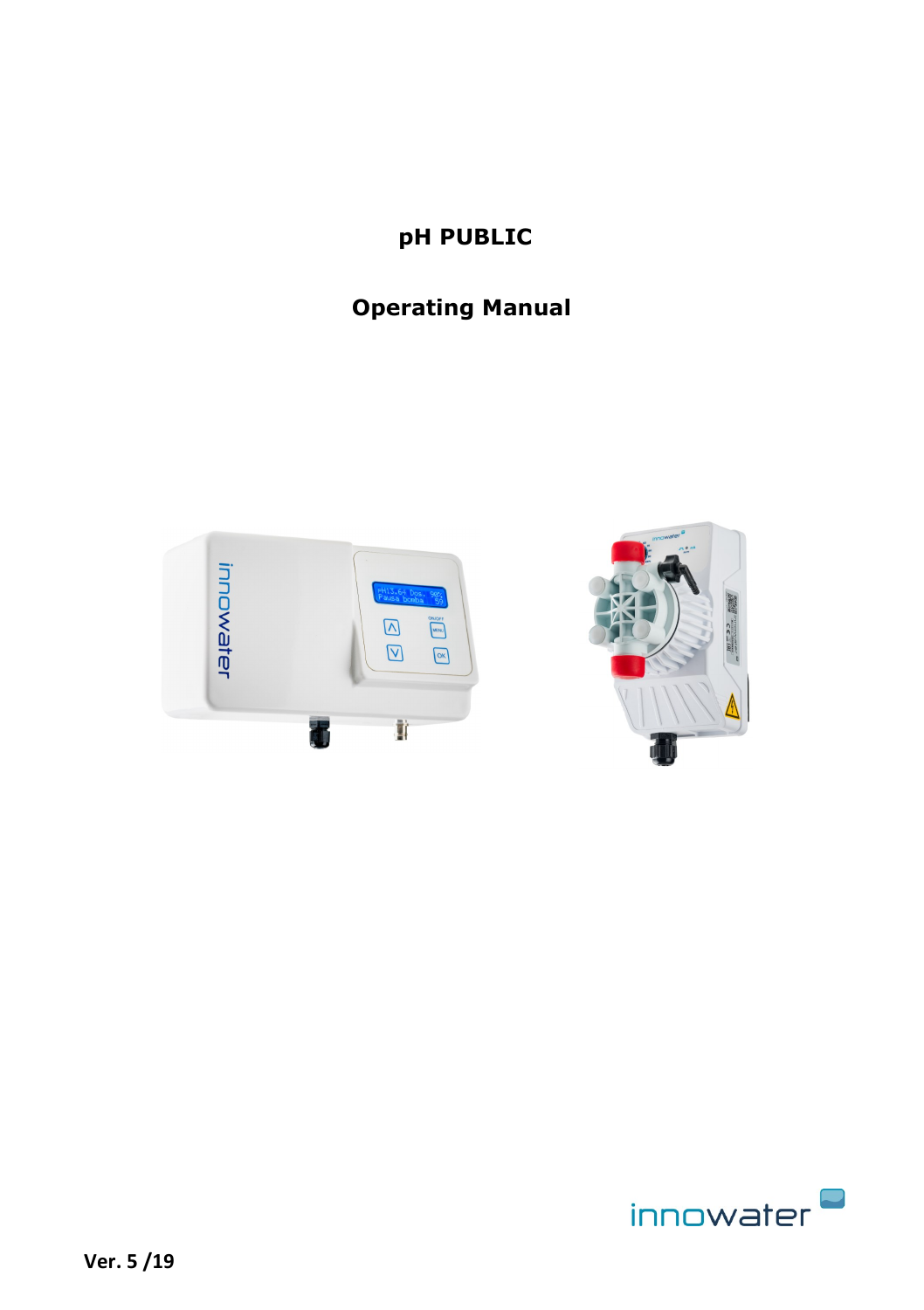

# **WARNINGS**

Before carrying out any installation or maintenance of the pH-Public, disconnect it from the mains power supply.

This appliance is not intended for use by persons (including children) that lack experience and knowledge, unless they have been given supervision or instruction concerning use of the appliance by a responsible person.

The installation of this device should be carried out by a qualified person.

The pH-Basic device should be located in the correct pool zone and connected to supply via a power outlet that is protected by a residual current device (RCD) having a rated residual operating current not exceeding 30mA.

The power outlet should have a degree of protection suitable for the pool zone Ensure that equipotential bonding of all parts of the pool installation is carried out.

During the installation phase of the pH Basic, check the following:

- the voltage of the power supply must to the voltage indicated on the side of the appliance
- the injection point pressure must be lower than 1.5 Bar
- the peristaltic pump's protection cover must be correctly fitted
- the suction tube must be immersed in the corrective solution container with the suction tube also connected to the peristaltic pump (left side).
- the injection tube must be connected on one side to the peristaltic pump (right side) and on the other side to the pool return pipe via the injection valve.

Innowater Tratamientos Integrales del Agua S.L. will not be held liable for the use of this device with inappropriate products.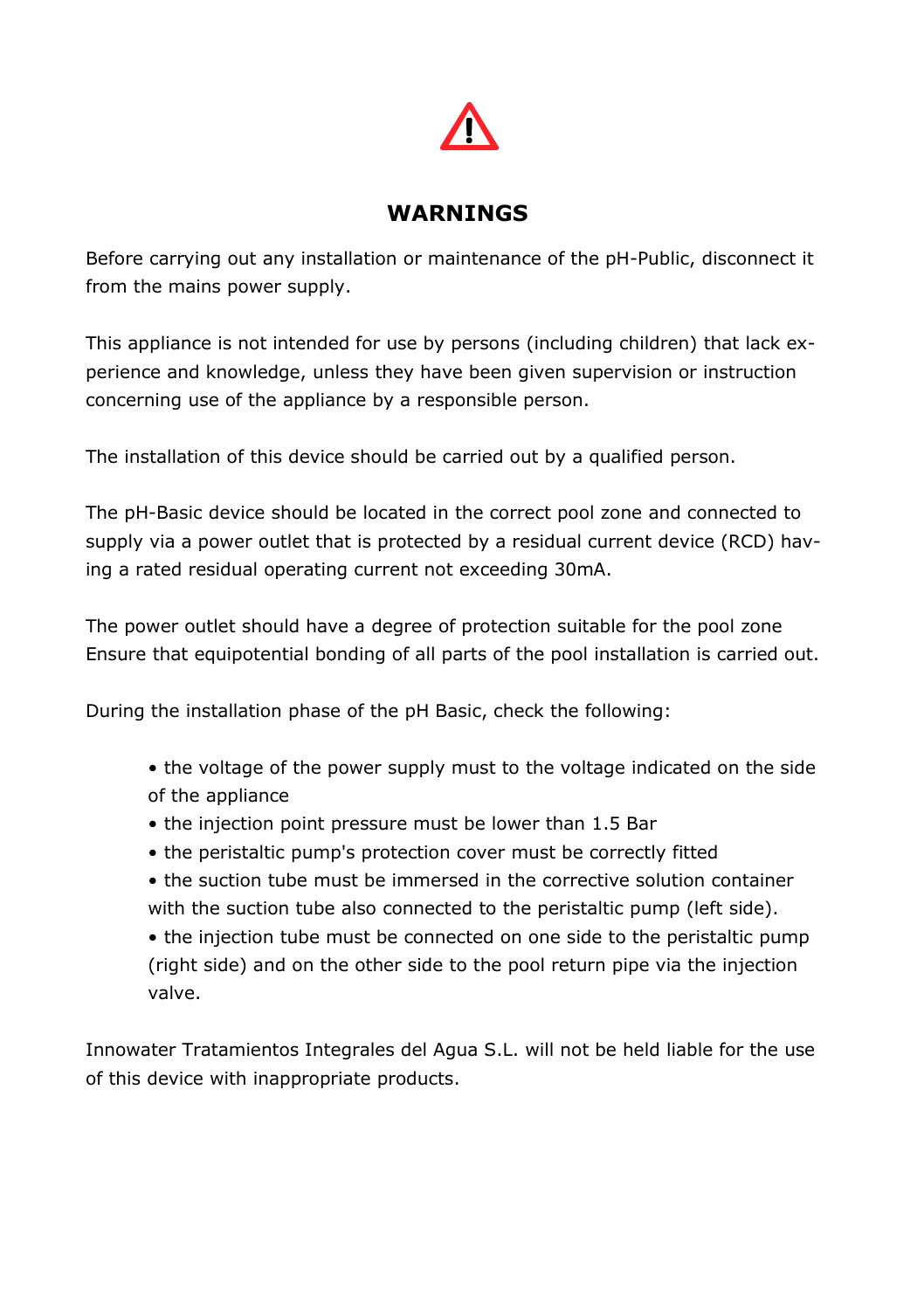# **PAGE**

| 2.1. Mechanical and hydraulic installation  4 |
|-----------------------------------------------|
|                                               |
|                                               |
|                                               |
|                                               |
|                                               |
|                                               |
|                                               |
|                                               |
|                                               |
|                                               |
|                                               |
|                                               |
|                                               |
|                                               |
|                                               |
|                                               |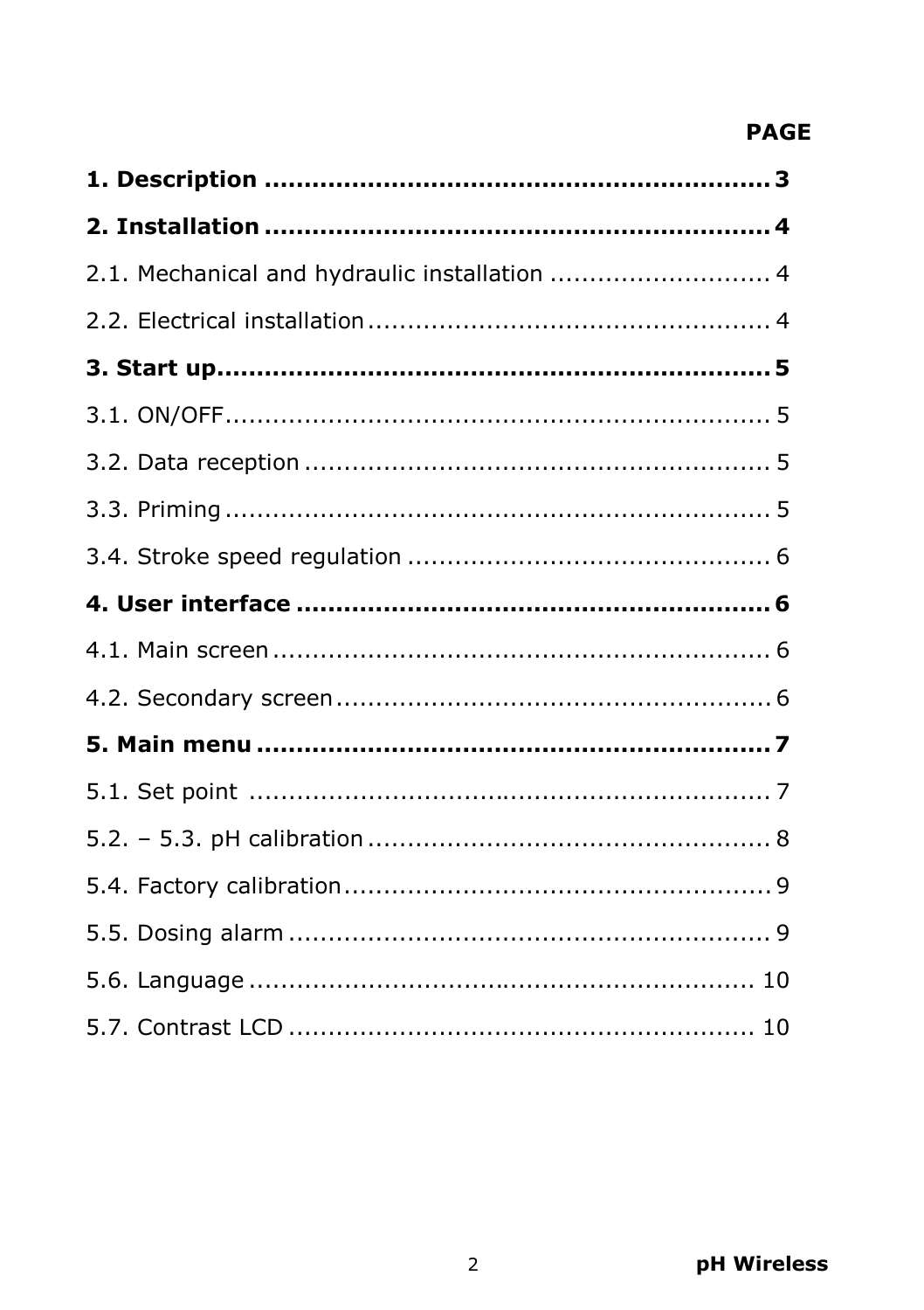# **1. DESCRIPTION**

The pH Public works to correct the pH level of your pool by injecting corrective acid solution in the circuit. The device monitors the pH continuously by means of its pH sensor and sends a WIRELESS control signal to the pump which will, in turn, injects acid in the pool when needed.

The device will control the speed of the pump depending on the measurement of the probe and the setpoints programmed. All the control and measurements functions are performed and accessible through the control device, with a display and four buttons.



- 1. BNC socket for pH probe
- 2. 230 Vac power supply
- 3. Buttons
- 4. LCD display
- 5. Connection for suction tube
- 6. Connection for injection tube
- 7. Stroke speed knob
- 8. Data reception LED
- 9. Connection for venting tube

**pH Public** 3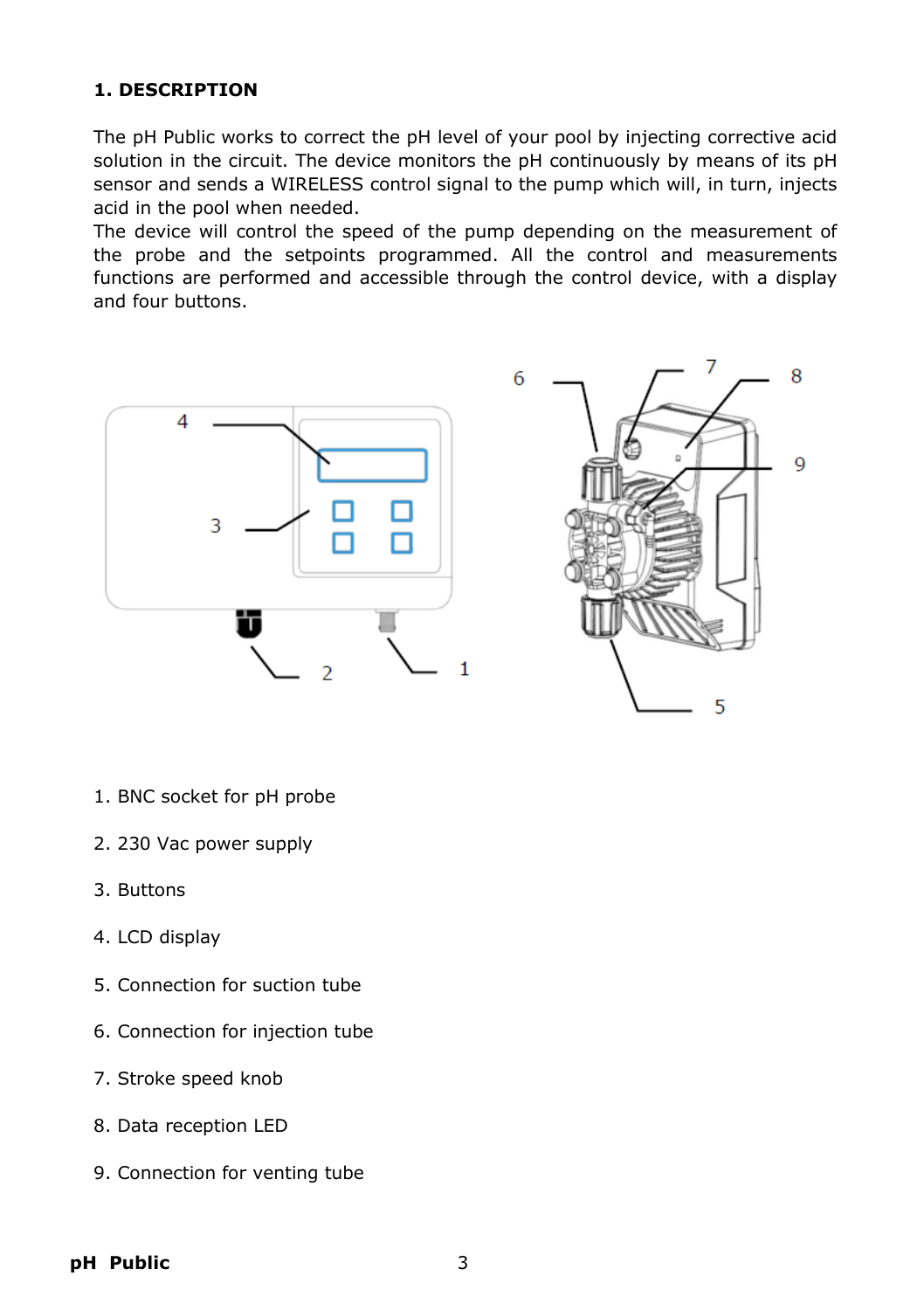#### **2. INSTALLATION**

#### **2.1. Mechanical and hydraulic installation**



**During installation ensure that the mains cable is disconnected from the power supply.**



**Acids are very corrosive and can harm you eyes, skin and airways. When working with pH correctors necessary caution and preventive measures should be taken. Always wear safety googles, gloves and clothing.**

**Acid container.** We strongly recommend to place the acid container outside the filter shed. If it is not possible, ensure the adequate ventilation is provided and place the container as far from metallic and electronic equipment as possible and NEVER underneath the pump or other device.

**Control device.** Install the device on the wall in an easy to access location using the bracket provided. Before attaching the bracket to the pump, use the bracket to mark in the wall the location of the holes you will need to make for the screws.

**Wireless pump.** Install the pump on the wall in an easy to access location using the bracket provided. Before attaching the bracket to the pump, use the bracket to mark in the wall the location of the holes you will need to make for the screws. Choose a location close to the injection point.

**Injection.** Install the clamp saddle provided in the return pipe after all other equipment (pump, filter, heater, chlorinator etc.). It should be the last element on the return line. Install the injection one way valve on the clamp saddle. Use Teflon tape to seal the thread. Connect the injection rigid tubbing to the valve.

Connect the other end of the injection tube to the injection connection (upper side) of the pump.

**Suction.** Connect the suction tube to the suction connection (down side) of the pump. Use a length of tube long enough to reach from the acid container to the pump (max. 1,5 meters).

**Probe.** Install pH probe preferably after the filter. If there is a salt water chlorinator, the probe must be installed before the cell and as far as possible from it. Try to choose a point in the circuit that never gets empty of water, because the probe deteriorates very quickly when dry.

## **2.2. Electrical installation**

#### **Power supply**

Connect the 230 VAC power supply cable plug (3) into a mains power point **provided with a protective earthing conductor (PE)**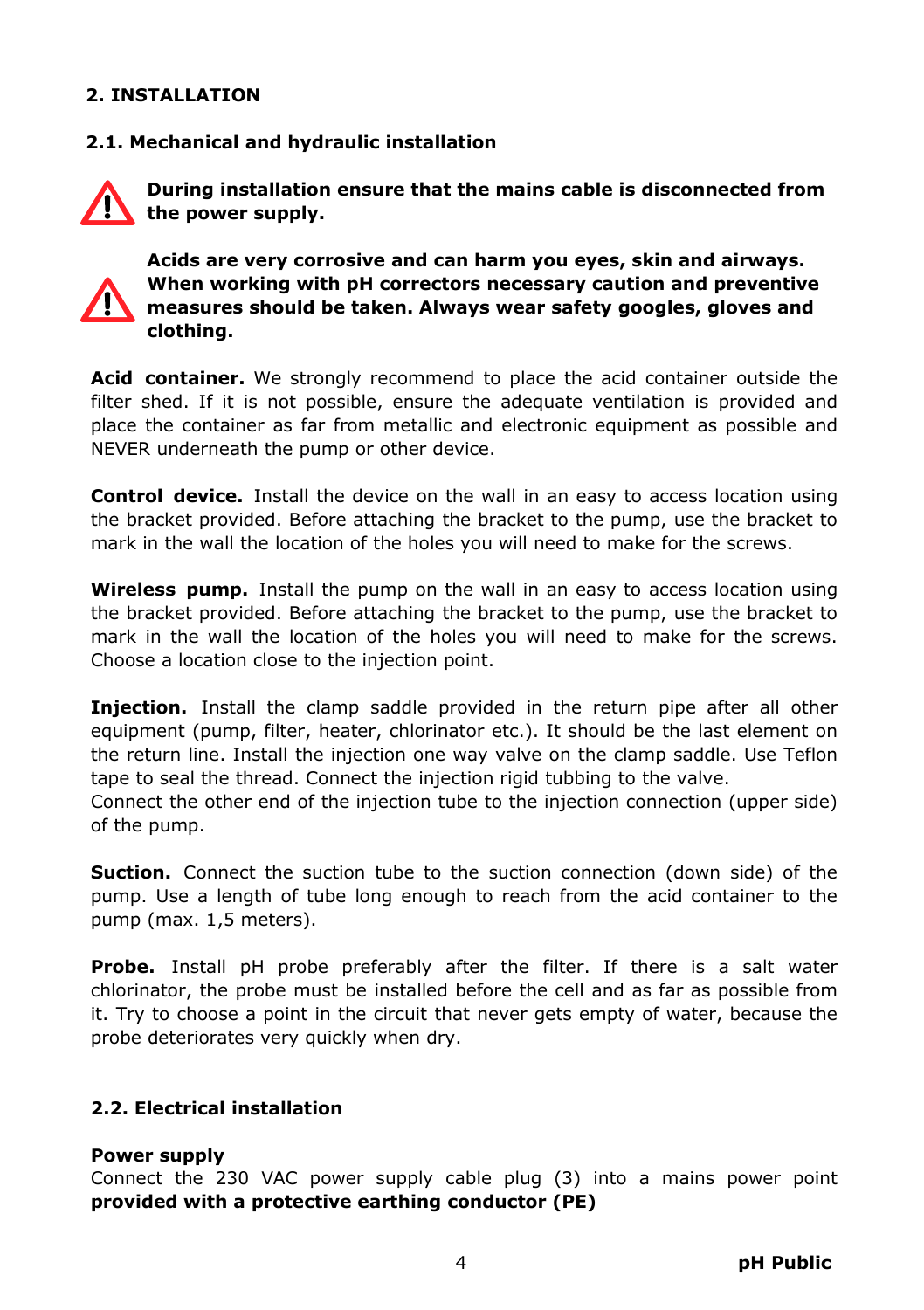#### **3. START UP**

#### **3.1. ON/OFF**



Once all the elements are installed (pH probe, injection and suction tubes, level probe) and device connected to 230Vac supply, press ON/OFF key for two seconds to turn on the control device.

# **Before first use and then periodically, pH probe must be calibrated**

To turn off the device, go to main screen and keep ON/OFF key pressed for two seconds.

#### **3.2. Data reception**

As soon as controller is turned on it will continuously a control signal to the pump. If the pump is connected to a 230 Vac supply, its LED indicator (8) will flash every second, even when there is no need to dose acid. The control device shows the data that is sending in the main screen (Pul. ON or OFF). This signal depends on the calculated dosage and the working cycle (see 4.2). If at any moment, the pump stops receiving data from the controller the LED indicator will stop flashing and the dosage will stop within a few seconds.

#### **3.3. Priming**

To start the pump manually press "OK" for two seconds while in the main screen.



Open the venting connection turning it counter-clock wise and wait for the acid to begin flowing into the venting tube.



#### **Acids are very corrosive and can harm you eyes, skin and airways. Always wear safety googles, gloves and clothing and provide a safe means to evacuate the priming acid.**

Once the pump is completely full of liquid close the venting connection, the pump will start dosing through injection tube. Press OK to stop the priming process, if don´t it will automatically return to main screen in 60 seconds.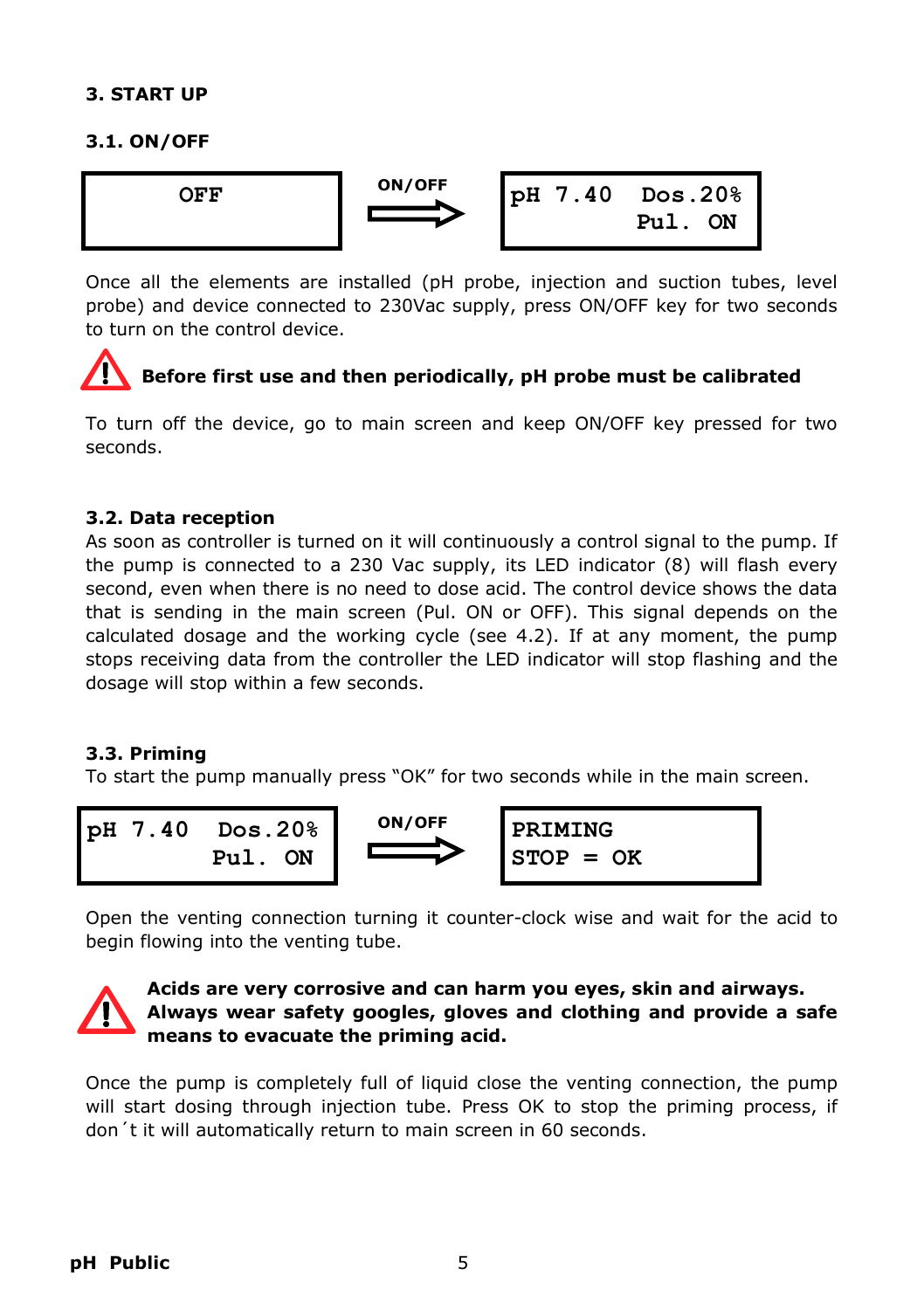#### **3.4. Stroke speed regulation**

By means of the stroke speed knob you can adjust the stroke speed from 0 to 160 strokes/minute and therefore, the pump flow. If knob is at 160, flow is about 5 l/h. Adjust the stroke speed depending on the amount of water to treat.

A high flow will reach the setpoint faster, but if it is too high it could exceed the setpoint, because there is always a delay between the system reaction to the acid dosage and the pH measurement. On the other hand, a lower flow will moderate that delay but it will take more time to reach the setpoint.

#### **4. USER INTERFACE**

#### **4.1. Main screen**



Main screen shows the following info:

- (1) pH measurement
- (2) Acid dosage percentage, calculated from the setpoints
- (3) The command that is being sent to the pump

#### **4.2. Secondary screen**

There is a secondary screen, reachable from main screen, that shows additional info. To enter and exit the secondary screen, press arrow keys.



#### **Working cycle**

The signal sent to the pump is modulated as a variable duty cycle proportional to the percentage of dosage and periods of 100 seconds. For example, when the calculated percentage is 40%, the command (Pul.) will be ON the first 40 seconds and remain OFF the other 60 seconds. While dosage is 0%, it will not begin a new cycle. The course of this cycle is shown in the left side (T).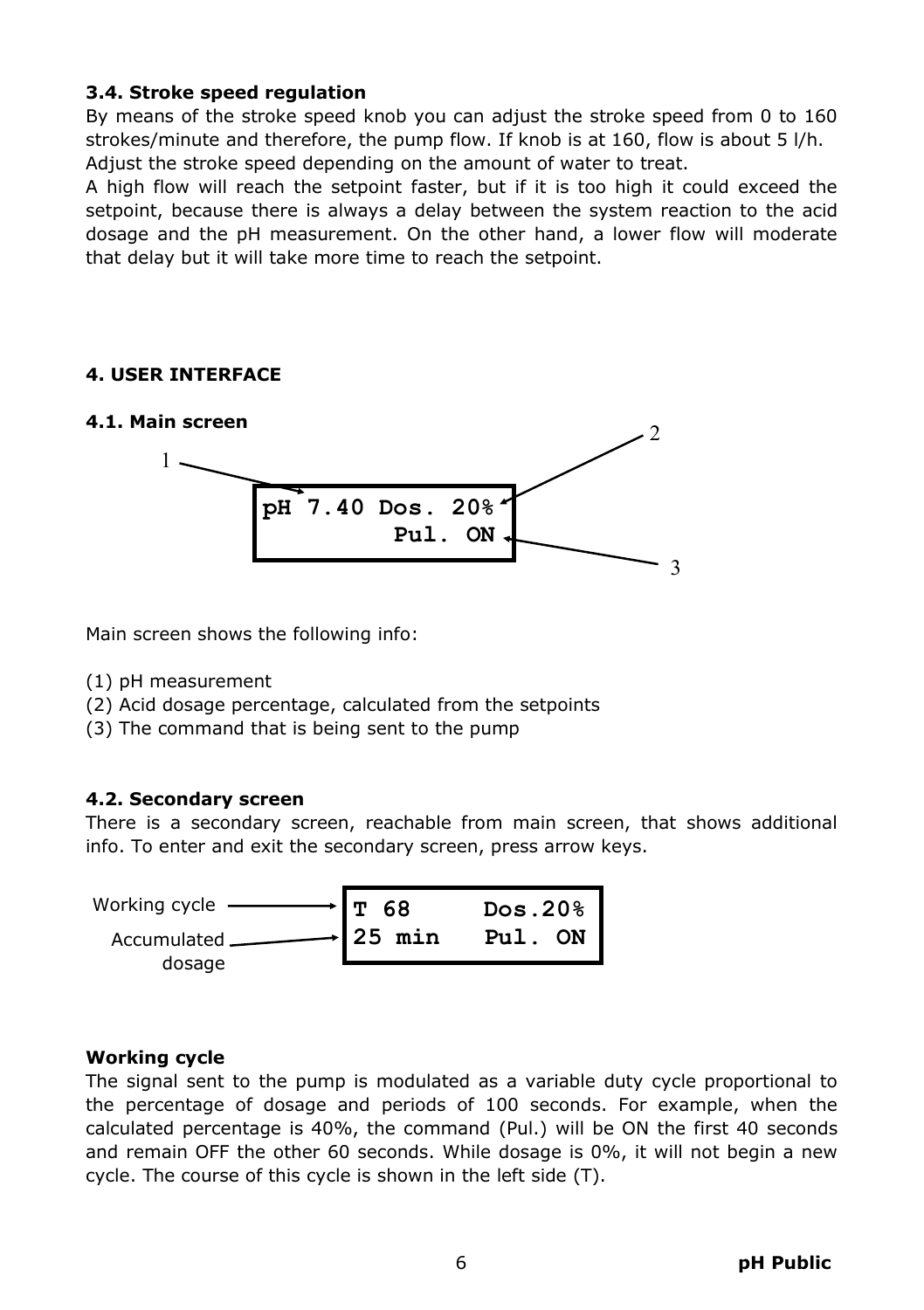#### **Working cycle**

The signal sent to the pump is modulated as a variable duty cycle proportional to the percentage of dosage and periods of 100 seconds. For example, when the calculated percentage is 40%, the command (Pul.) will be ON the first 40 seconds and remain OFF the other 60 seconds. While dosage is 0%, it will not begin a new cycle. The course of this cycle is shown in the left side (T).

#### **Accumulated dosage**

When dosing alarm is enabled, the secondary screen will show the accumulated dosage time (in minutes) without reaching the setpoint. If dosing alarm is not enabled the secondary screen will show "-- min".

#### **5. MAIN MENU**

Press Menu to access to the main menu. Use the arrows to scroll the different functions. Press OK to enter in each sub-menu.

#### **5.1. Set points**

**pH Configuration 1 Set Points**

Enter with OK key. It will show the following screen:

|  | A: pH 7.0 | <u>0%</u>       |
|--|-----------|-----------------|
|  | B: pH 9.0 | 80 <sub>8</sub> |

The calculation of the dosage is made by establishing two setpoints, A and B, and the relative volume of dosage that is required in each of these points.

- When the pH value is below the lower set point, the pump will not dose acid.

- When the pH is between both points, the chlorinator will send a proportional signal defined by both points. For example, in the case of the figure, if pH is at 8, the pump will dose al 40%.

- When the pH is above the upper setpoint, the pump will dose to the fixed volume defined for the upper point. In the case of the figure, 80%.

You can set both point and choose the percentage of dosage for each of them. To do this, press the cursor with the MENU key in the parameter you want to modify and act with the arrows to change the value. Press OK to save the data and exit the sub-menu.

#### **pH Public** 7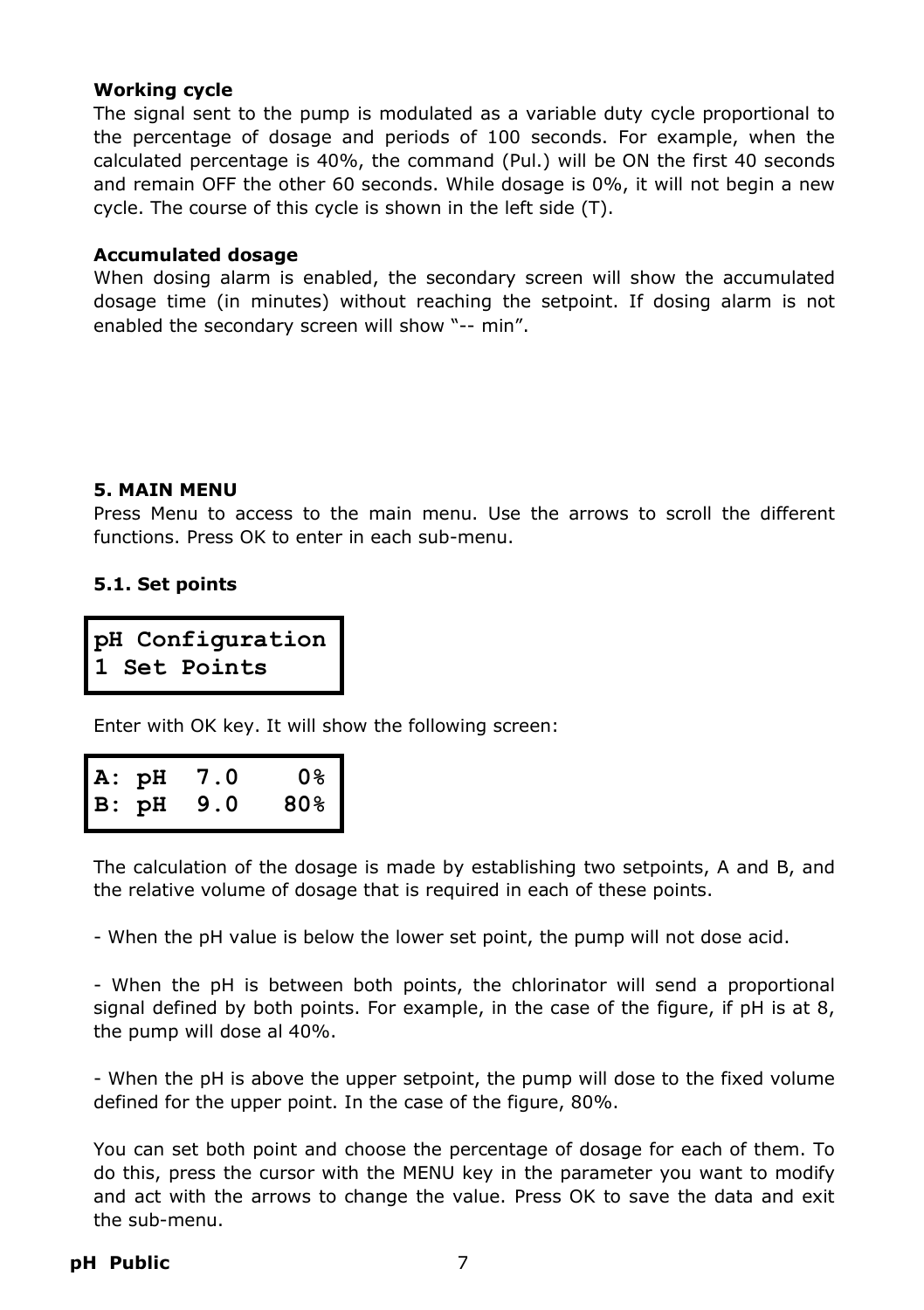By choosing the set points you will be defining at the same time the required dosing volume and the response delay after dosing, both of them depending on the size of your pool. For example, if your pool has a high volume you should establish high percentages of dosing. The response time in the pH measurement of your pool can be considered when setting point A of the setpoint, stopping the dosage before reaching the desired pH value. For example, to obtain a  $pH = 7.0$  and avoid overdosing, set the dosage stop in a higher value:

#### **A: pH 7,2 0%**

Each pool needs more or less acid, as they are more or less reactive to the dosage; at the beginning at least, you may need to correct the setpoints several times.

#### **5.2.— 5.3. pH probe Calibration**

```
pH Configuration
2 Cal pH 4
```
**pH Configuration 3 Cal pH 7**

pH probes require a calibration before their first use and then they need to be calibrated periodically. This is because different probes have different responses and the response of the same probe inevitably varies with time.

The calibration consists of measuring the response of the probe introducing it in two different buffer solutions in order to deduct the pH of any other solution, in our case, the pH of the pool water.

The calibration of the probe is carried out using the two buffer solutions supplied (pH4 and pH7) and entering the submenus "**2 Cal pH4**" and "**3 Cal pH7**" respectively.

Enter the sub-menu 2 Cal pH4 by pressing OK key, it will show the following screen:



```
pH 7 Calibration
Lec: 7.05 7.00
```
The value next to Lec (on the left) indicates the current pH value measured by the probe.

The value on the right indicates the buffer solution we are using. You can adjust this value using the arrows to adapt it to the temperature and the sample used.

Insert the probe in the 4 pH buffer calibration, remove it slightly with the probe and wait for a stable reading value to be reached.

Once the reading value has stabilized press OK key to save calibration and exit the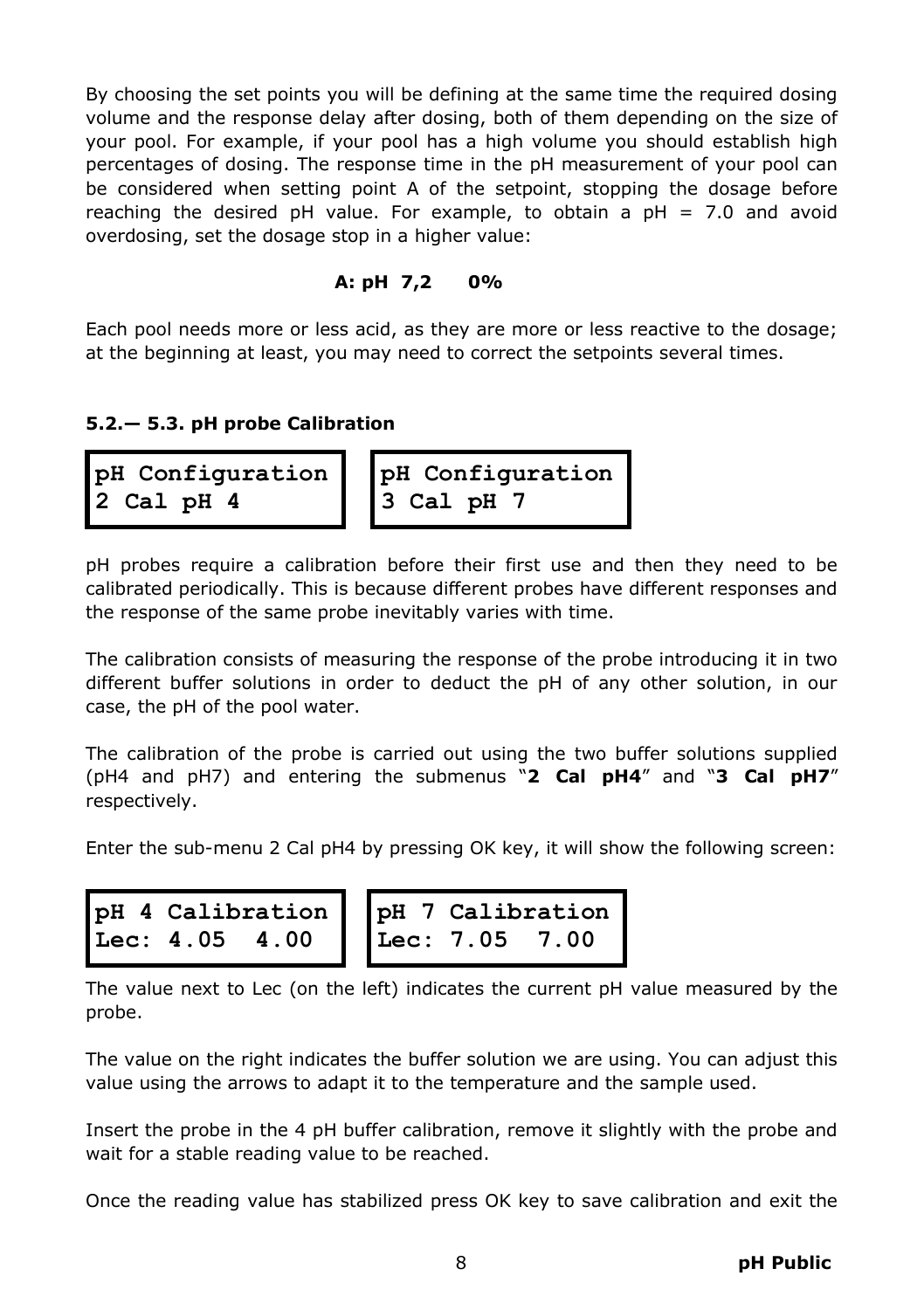sub-menu.

Next, remove probe the probe from the pH4 buffer solution, rinse its bottom with clean water and shake gently to remove an excess of water.

Repeat the procedure above with the pH7 buffer solution and submenu "**3 Cal pH 7"** 

**Note:** During calibration, if value measured by the probe (**Lec**), differs in more than 2 units from the theoretical of the buffer solution (pH4 and pH7), data calibration won´t be saved and it will go back to factory values.

For example, if the reading value (**Lec**) is 6,05 while calibrating with pH4 solution.

#### **5.4. Factory calibration**

**pH Configuration 5 Factory calib.**

In submenu **5 Factory calib**, gives you the possibility to reset general calibration parameters that correspond, approximately, with those of a new probe and which are the ones programmed by the chlorinator form factory values. This can be useful if you have saved successive calibrations and do not have the buffer solution for a correct calibration.

Press **OK** to enter the sub menu **5 Factory calib,** it will show the following screen.

**Factory Calib.? yes:OK exit:MENU** 

#### **5.5. Dosing alarm**

**pH Configuration 6 Dosing alarm**

**Dosing Alarm OFF Max. Dos. 20 min**

Press OK to enter. To activate or deactivate, scroll with arrow keys up or down to ON or OFF. Then, press menu key to set the amount of time desired (up to 20 minutes). When enabled, if the device is dosing acid for the period of time set without reaching the setpoint, it will stop the dosage and show an alarm.